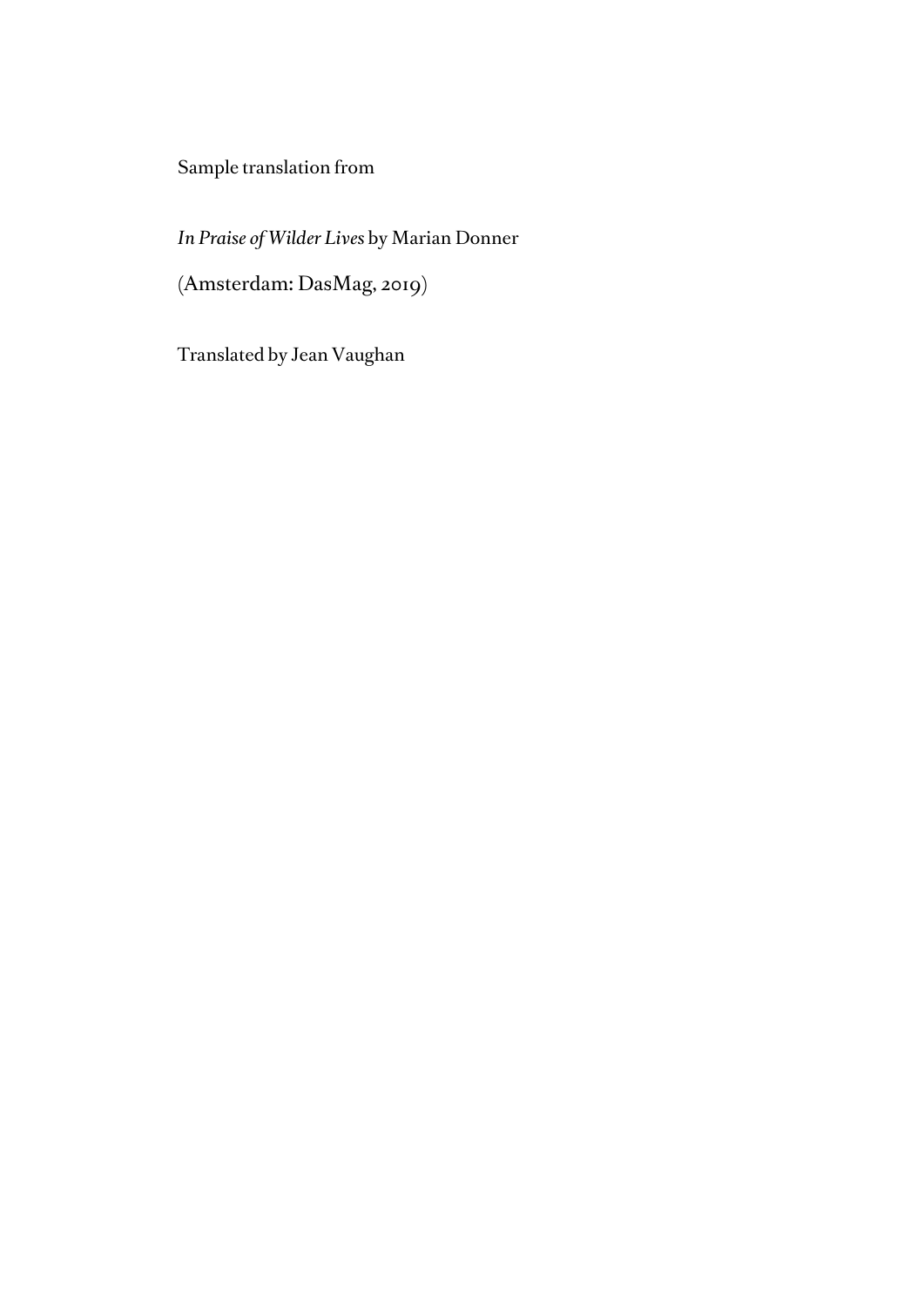## Introduction

'They called me mad, and I called them mad, and damn, they outvoted me.'

Dramatist Nathaniel Lee after he was taken to a mental institution around 1684

As a young girl, when I couldn't sleep, I used to lie down on the couch in my father's study. My dad always worked at night, with two chess boards on his desk and an overflowing ash tray. His study was thick with smoke. He was a famous Dutch chess player who'd once beaten Bobby Fischer. In those days my father mainly wrote columns and pieces for the newspaper. He was a bohemian, an intellectual and a heavy drinker and well known in the night haunts of Amsterdam. He never had a normal office job, except once at IBM, but he resigned within a week because the sun was shining and the sun, according to him, would never shine again if nobody enjoyed it. He died when I was fourteen years old.

I had always admired my father, the bold way he lived his life, exactly how he wanted to, and the way he embraced uncertainty. Even now, more than 30 years later, I still miss him, and I wonder what he would think of the world we are living in today. However, when I was a young graduate, I saw sense in trying to build a more stable future for myself and studied law, following in my mother's footsteps. She had been a judge for many years. After my studies, I got a good job with a big political party and later with an NGO. In both cases I earned a lot of money and quickly rose to managerial level. I was the worst boss ever. When people asked me what they had to do, I would tell them to figure it out themselves. It just wasn't for me. Getting up early, working nine to five, the endless number of meetings, thinking in 'unique selling points', there was always something wrong and yet every day was the same. One day, with my father in mind, I resigned.

In 2006 I discovered a different layer of society, which changed my view of the world. I replied to an advert for a job as receptionist at an escort agency and was offered it the next day. I worked in the evenings until 2 am, from a very ordinary flat on the outskirts of Amsterdam. At quiet times I joined the escorts on the couch to watch television. There'd often be a bottle of wine on the table and it would be so much fun that we hoped the phone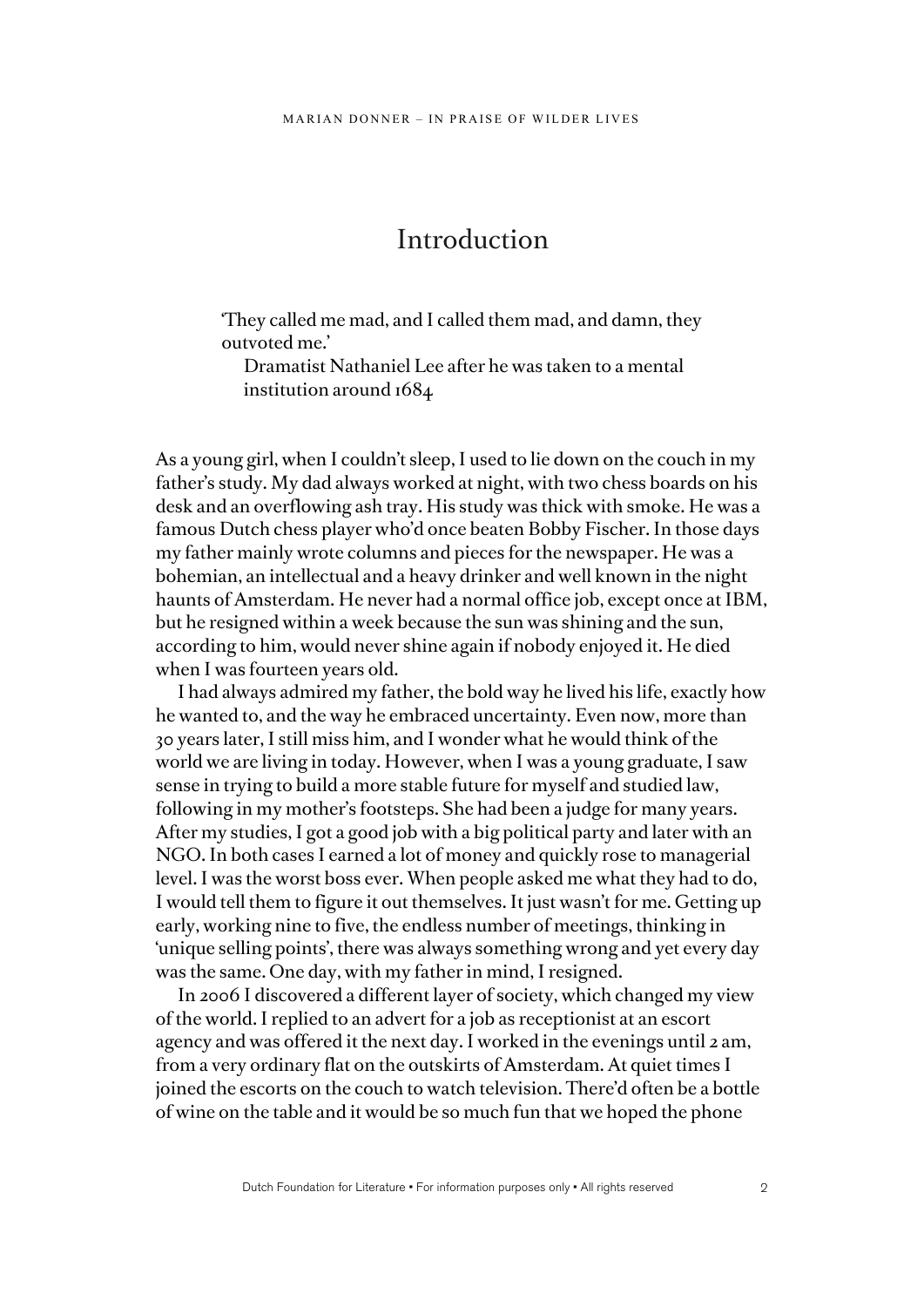wouldn't ring. I didn't go out anymore and hardly ever went outside. Instead, night life came to me.

About a third of the dates involved no sex at all. If a man pays that much for company, he's looking for more than physical release. One of our most popular escorts was a student who was no great beauty. In her free time, she wore designer clothes, preferably Isabel Marant, but when she visited a client, she dressed down, wearing a twenty-euro dress from H&M. According to her, all men were secretly looking for the girl next door, so that was the role she played. In the time she worked for us, she turned down two marriage proposals from clients who wanted to save her.

I don't want to promote prostitution, not at all, but the reason that I loved my job so much is that it introduced me to a secret world of hidden longings. It was a place where the only norm was the anomaly, a free world where going against the flow prevailed, where another way of life seemed possible, even if only for a moment. It was a place of ambiguity. It challenged the norm which is exactly why it's currently under pressure. Now more than ever.

Wholesomeness, order and self-control are of the essence these days. We're expected to eat healthily, the gym is always waiting for us, accusing us, and we ought to cleanse our spirit with mindfulness, pills and self-help books. Everything must be clean so that nothing, no E number, no roll of fat, keeps us from optimal achievement. Ambiguity has given way to an unequivocal story, the moral of which is that we must be the very best version of ourselves. Physically, mentally and morally. *You must and shall be a winner.*

\*

*Here's to the crazy ones*… that's how Apple's iconic advertisement *Think Different* began. It was 1997 and until then adverts were about a product to be sold and how it would make you feel. A shampoo, a pair of sunglasses or a perfume that would make you more attractive, more exciting and able to live a better life than the one you had before. But in *Think Different* the product was no longer important. This advert was a personal assignment. An imperative to rise above yourself. Be more like the crazy ones, the misfits, the rebels and troublemakers, Steve Jobs' solemn voice instructed us. Be 'a round peg in a square hole'. Be like Einstein, Picasso, Gandhi and Martin Luther King. They were 'not fond of rules' but 'the ones who are crazy enough to think that they can change the world, are the ones who do.'

In other words: start believing in yourself and you too can change the world. What followed was a whole series of comparable ads. The message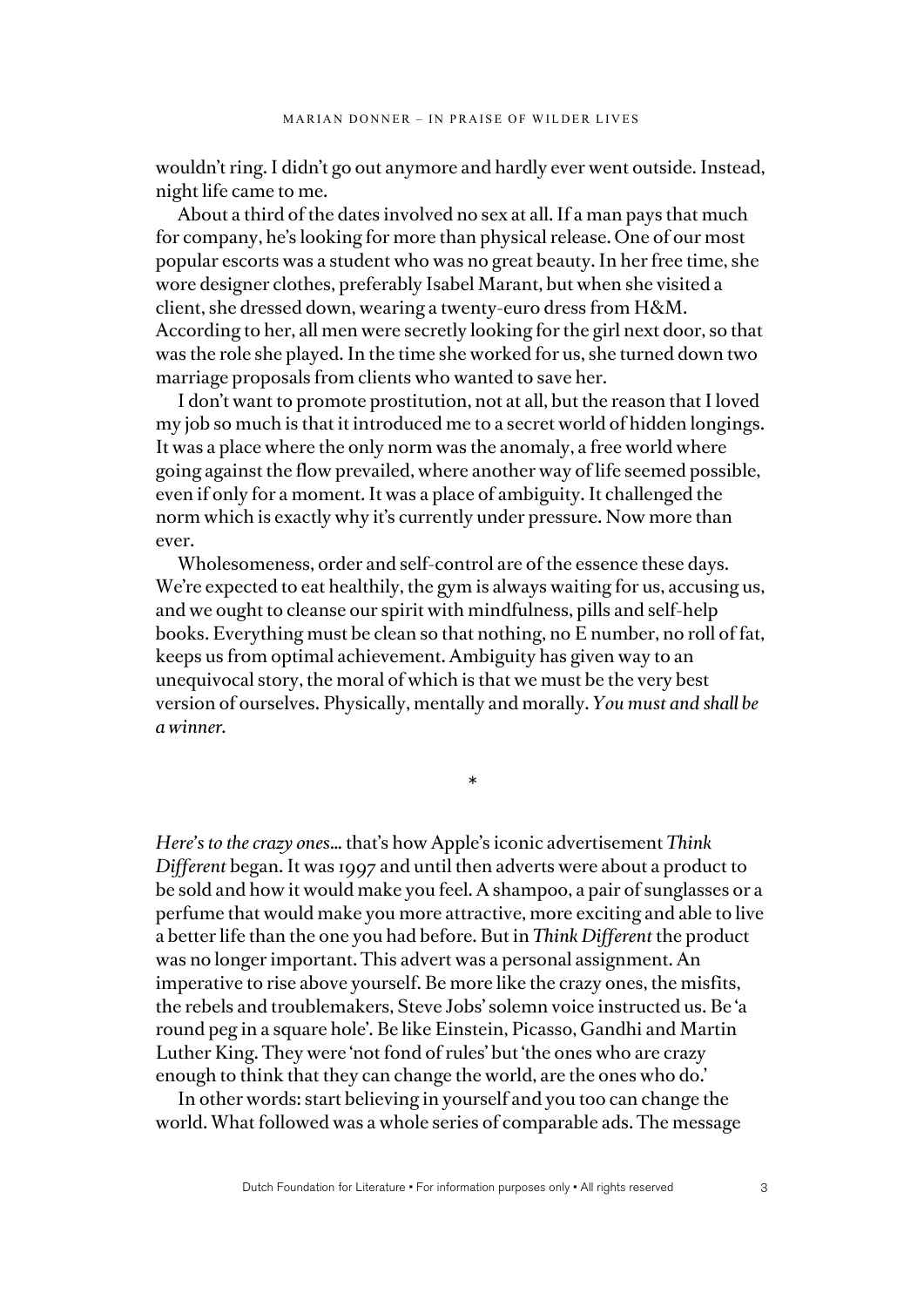was always inspirational. Motivational. Empowering. *Just Do It!* from Nike. *Impossible is Nothing* from Adidas*. Go Forth* from Levi's, accompanied by Bukowski's magnificent poem *'The Laughing Heart'* – '*Your life is your life, / don't let it be clubbed into dank / submission.'* Or the recent *Dream Crazy* from Nike, with the former footballer Colin Kaepernick: 'Don't try to be the fastest runner in your school, or the fastest in the world, be the fastest ever.' Ordinary is not good enough. It can be better. You can do better. Gillette no longer promises that a razor blade is *The best a man can get*, but wants to make you a better person: *The best a man can be.*

These advertisements summon you to liberate yourself from negativity, doubt and uncertainty, from everything that prevents you from excelling. Because you've already got it in you, that better life, that better world, success, happiness, it's all a choice. So choose it.

And there you are, at home on the couch. Your rent is too high, your work too boring, you contribute nothing, you've got a so-called bullshit job and at the same time you're slowly verging on burn-out. You feel you're a loser. You think you're the only one. Because you've so often been called a troublemaker, you've started taking Ritalin. This is today's reality. The crazy ones from the Apple advert? They're now called 'confused men'. Misfits are losers. Rebels buy a t-shirt of The Clash at H&M. And there's not a boss in the world who wants an employee who 'is not fond of rules'. If anyone has proved this, it's Colin Kaepernick, who lost his job because he protested against police violence in the United States. By presenting him as the psychological winner, Nike concealed not only the enormous price Kaepernick paid for his protest but also the fact that this protest ultimately had no effect (other than a million-dollar deal with Nike).

Nike appropriated Kaepernick's social struggle and removed the sting from it. Precisely like Levi's with Bukowski's words. The last thing Bukowski would have wanted with his poem was for you to go through life as an obedient consumer. But now that Levi's has used his words in an advert including images of riots, they've become an empty shell. All that remains is the feeling that the poem invokes but not the direction of that feeling, the anti-bourgeois recalcitrance. What these advertisements declare is not what they intend. It is not freedom that is propagated here but conformity, in the hope that you will continue to buy jeans, trainers and computers in 'dank submission'.

The same applies to the self-help industry. Here too conformity is key. Whoever feels like a round peg in a square hole today, simply needs to read a self-help book – seven steps to success, ten steps to happiness, a hundred things you still must do, a thousand things never to do again. So that you can worm yourself into that hole. What all those self-help books, articles, TED talks, lectures, courses and coaches give you in the end, are rules. Rules to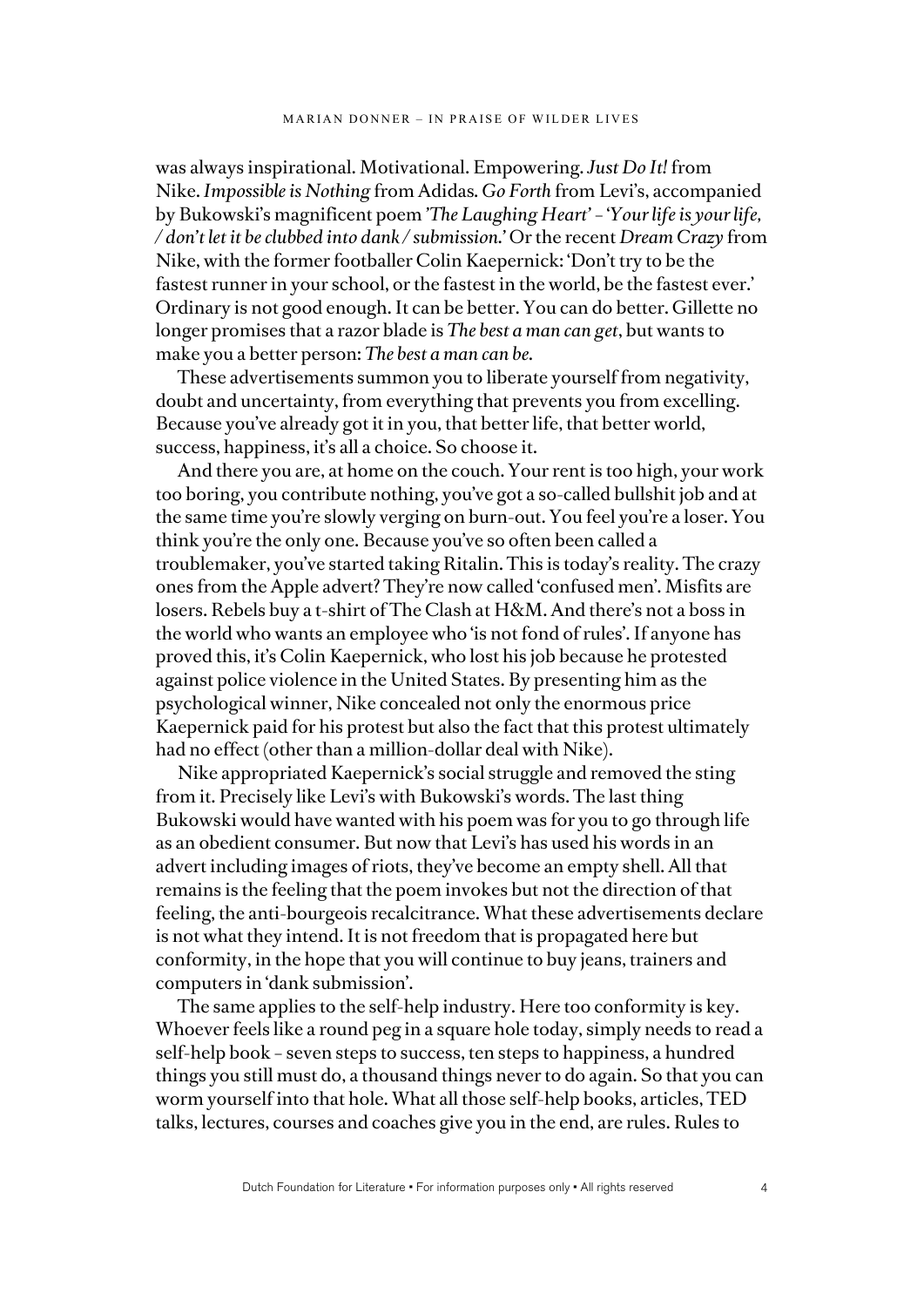function better, to last longer and to conform to the status quo. Belonging. Joining in. That is what it's about.

Be positive, walk tall, tidy your house, make your bed in the morning, leave your comfort zone, introduce routines, set priorities, know your strength, work on your weaknesses, listen to others, ignore bad advice, be grateful, smile. But then it must be a real smile, the sort of smile that involves your eyes, that reduces stress. Keep your body and mind healthy, eat superfoods, avocados, exercise, practise yoga and mindfulness, learn to control your anger and anxieties, make a plan, keep to it, because you can do it, yes you can, eat that frog, spark joy, don't give a fuck and think differently!

Just like in the adverts, it's all equally inspirational, motivational and empowering. And just like in the adverts the problem always lies with you. *Think Different, Dream Crazy, Impossible is Nothing*: the idea that the only thing holding you back is you, yourself. So, forget the products, forget the abominable conditions they were made in, forget the world around you and the political and socio-economic structures that govern it. Instead believe in the neoliberal dream in which only you, yes, you alone are in control. If you can play to the best of your ability, even if the load is too heavy – *'Believe in something, even if it means sacrificing everything.'*

The political has been made personal, problems are privatised, and protest is co-opted.

You've started thinking that you're the problem, that it's your fault that you're still not happy or successful and are verging on burn-out. It's a childish way of thinking – children blame themselves for everything, whether it's their parents' divorce or being bullied – and yet you've obediently assumed the message. You've taken a subscription to Headspace. A wrist band counts your steps and an app measures your sleep. You try not to focus on the negative but to be always positive. You ignore the angry faces in the supermarket. If your boss treats you badly, you remind yourself that things are difficult for him too. You keep a gratitude diary.

It's not self-help, no, you call it self-care. You do it out of love for yourself. You do it because you feel that things can be better, that there must be more to life than this. But what the self-help industry ultimately offers is no more than a lot of gimmicks, buffers and life hacks to keep going longer. So that you play the game better and forget how inexplicable this world really is. Because you have learned to suppress your anger and anxiety and to bear what is unbearable.

According to the World Health Organization (WHO) the prevalence of conditions such as depression and anxiety have risen more than 40 per cent in the last thirty years. Nowadays, depression is the number one disease worldwide. We become increasingly dependent on medicine. What we need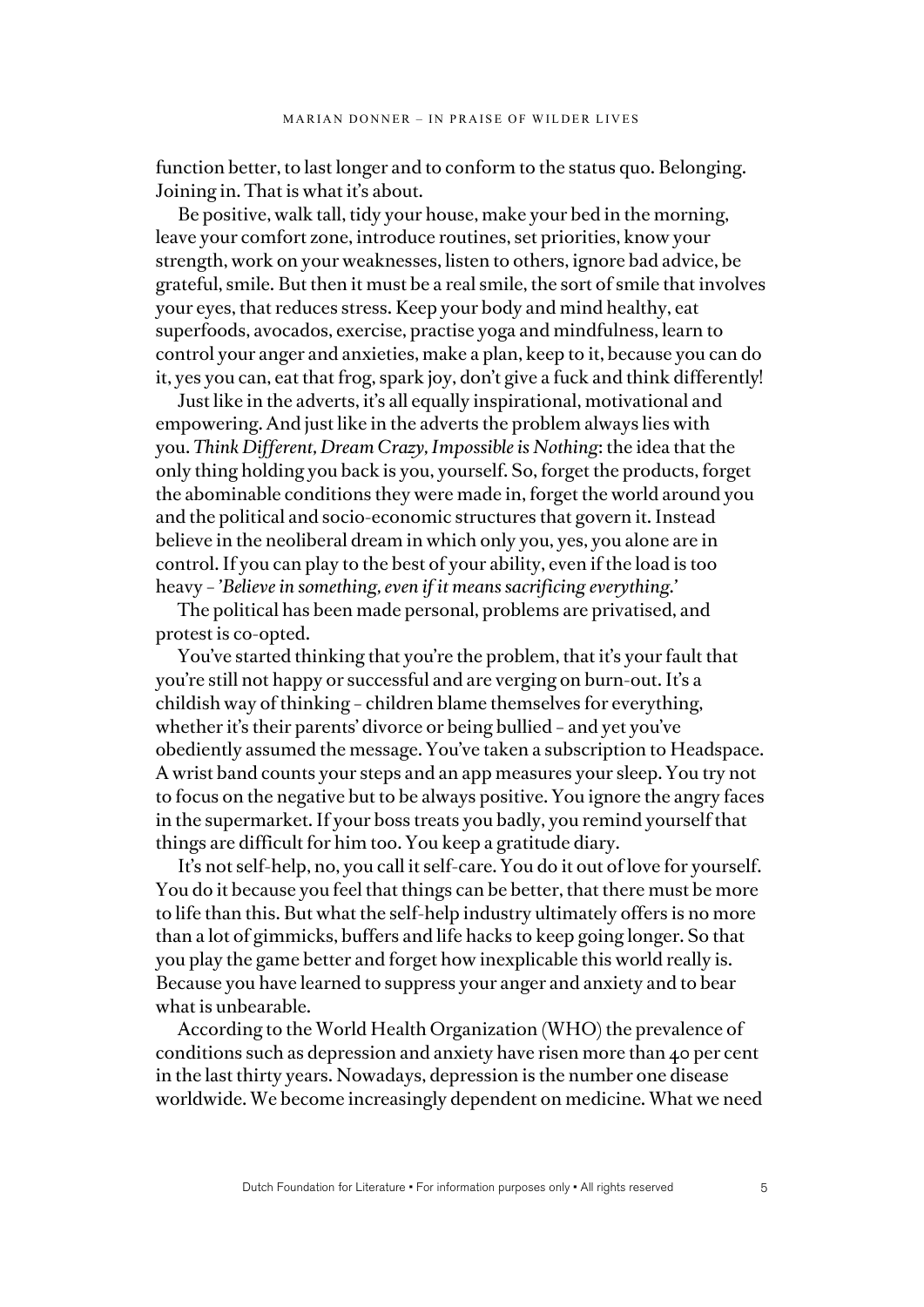is not pills, nor yoga or gratitude diaries but the realization that we are not the problem here.

If you feel that there's no place for you in this world, Virginia Woolf once said, don't ask yourself what's wrong with you, ask what is wrong with the world that it doesn't offer you more room. In Virginia Woolf's time, about 100 years ago, women were still forbidden to go to a library without being accompanied by a man. In other words, Virginia Woolf needed a man to be allowed to look at the books she herself had written. What do you do in such a situation?

You can try and sneak in by dressing as a man. It's what thousands, if not hundreds of thousands of women have done down the course of history in order to participate. Or – a more modern example – you can try to fight your way in as the exception, perhaps by thinking and negotiating like a man – Lean in, as Sheryl Sandberg said, because Nice girls don't get the corner office, according to Lois P. Frankel.

You can also think fuck this.

If the world keeps telling you you're not good enough, not healthy, smooth, fit, productive, positive or Zen enough, it's time to ask yourself what the hell has gone wrong in the world.

Originally this was what was intended by the phrase 'to be a round peg in a square hole' and it's not from Apple but from the dystopian novel Brave New World (1932) by Aldous Huxley. And he meant something very different to what Apple suggests.

In Brave New World humankind has at last succeeded in being continually happy. Pain and grief have been expelled, there's no boredom, despair or loneliness anymore, no fear of death, no stress of choice. In fact, it's precisely the world that so many people want to create for themselves today. But in Huxley's universe this comes at a price. Foetuses are genetically manipulated in an artificial womb. Babies are instilled with correct values by 'neo-Pavlovian conditioning', so that as adults, they can fulfil their destiny in the predetermined job for which they're propagated. The population remains peaceful by enthusiastically using the muscle relaxer Soma: 'One cubic centimetre cures ten gloomy sentiments.'

This brave new world is one of work and entertainment, of a tranquil life in balance, without past or future, where people live in the present, in the 'calm ecstasy of achieved consummation'. And everyone is happy with that. Apart from the irritating and cranky Bernard Marx – somehow, something has gone wrong with him.

During a date with Lenina Crowne he asks whether she'd like to be more than just a conditioned slave.

'Don't you wish you were free, Lenina?'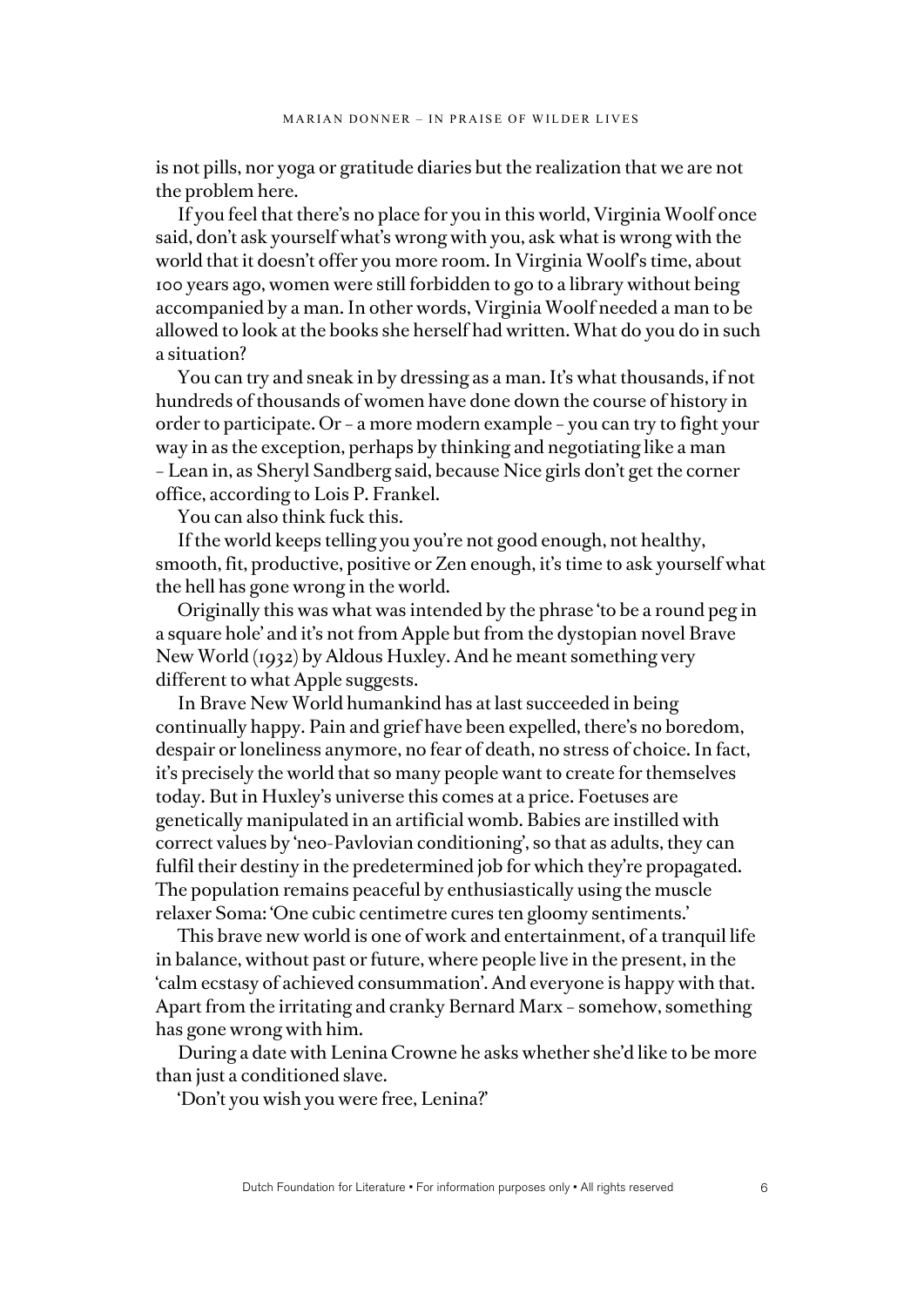'I don't know what you mean. I am free. Free to have the most wonderful time.'

The freedom Bernard dreams about, however, is another freedom. It is the freedom to live aimlessly and unhappily. To be useless, irritating and complaining. What Bernard longs for is the right to be a round peg in a square hole.

Suppose Apple had kept to that meaning. What a fantastic advert that would have been. No images of Einstein, Picasso, Gandhi or King but a little boy screaming in the middle of a children's choir. A girl having a tantrum. A woman in a cafe who talks to no one. A man at home alone who shouts at his television. Images of invisible misfits, of people who contribute nothing but only disrupt, for example, a world view in which everything revolves around productivity, happiness and success.

This manifesto is in a certain way that advert. What it definitely is not is a self-help book.

\*

Yes, about a third of the bookings made at the escort agency did not involve sex, because nearly all the clients were ultimately looking for something else. Whether they were young or old, rich or poor, frugal or generous, whether they had a foot fetish, loved dressing up as Father Christmas or only wanted to be cuddled, what virtually every client had in common was that they wanted to be seen. From all the stories of the dozens of escorts I've got to know over the years, this is what I have learned.

What we ultimately seek is recognition. A customer wants to be more than a consumer, an escort more than a product, and this applies to everyone else who so often these days is reduced to one of these two. So, it wasn't necessarily the most beautiful escorts who had the most regular clients, not the slimmest or, on the contrary, the most voluptuous women, but those who were able to see the clients for who they truly were.

Perhaps that is one of today's biggest problems: we succumb to the gaze of beautiful, successful and happy people, to their view of society. We mirror ourselves on the winners, we follow their Instagram accounts, we retweet their inspirational quotes – *'If you put that effort in, you'll get what you want.*' Kim Kardashian. We read their books, we read articles about the seven things that highly successful people do. But do we feel recognised? Are we being seen?